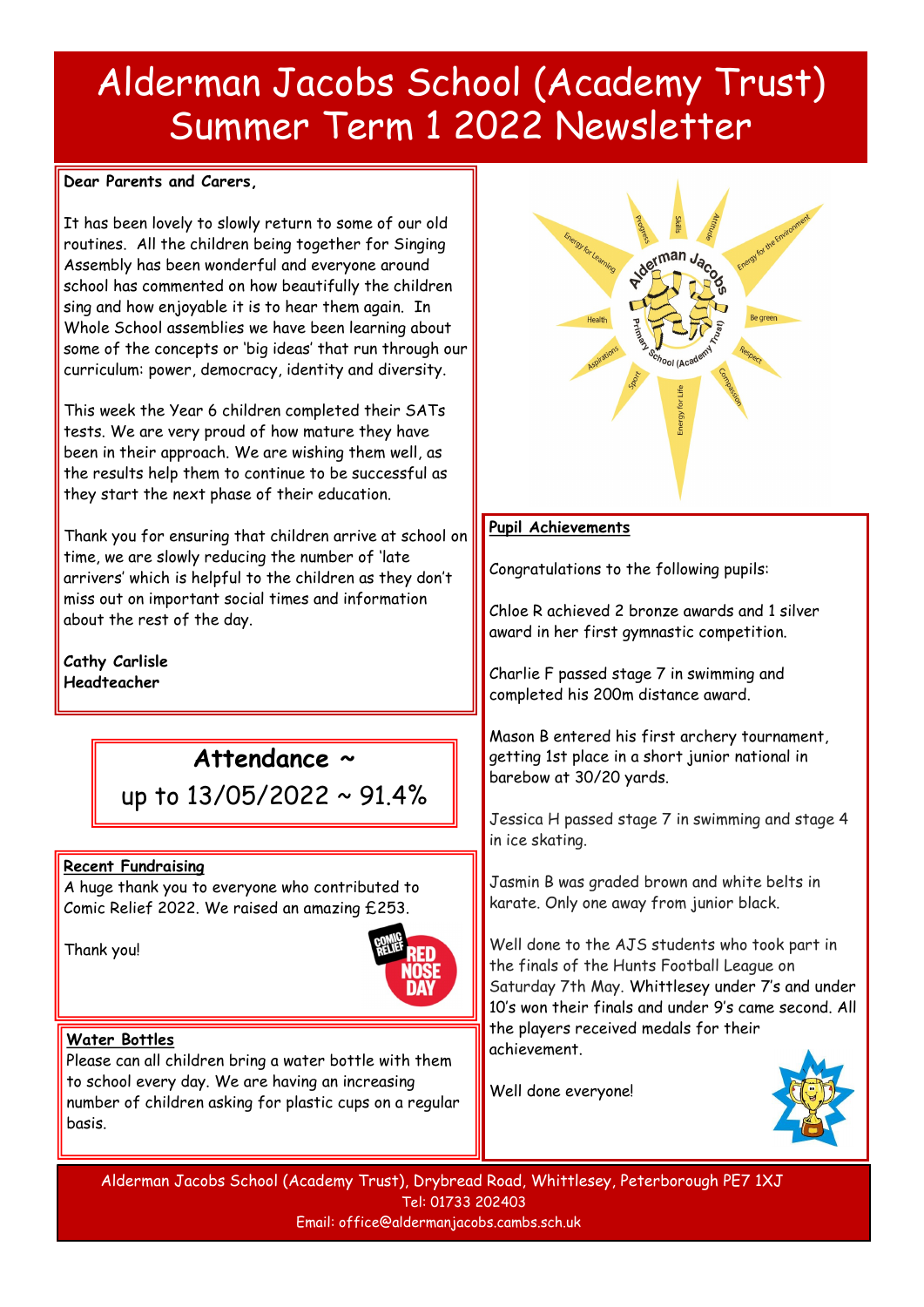#### **New Co-opted Trustee**

The new co-opted trustee for Alderman Jacobs School is Mr Thomas Claxton. Please see his personal statement below.

I have worked in education for many years and am an experienced teacher and senior leader. I have an in-depth knowledge and understanding of effective school leadership and the impact that this has on raising standards across a variety of different settings. My skills of data analysis, knowledge and understanding of the special educational needs and disabilities and safeguarding and ability to challenge (through a constructive manner) are all attributes that I feel would allow me to be an effective trustee and be supportive and constructive in helping the school continue to develop. I also have a deep understanding of curriculum and the need for a purposeful intent that is tailored to our community.

Throughout my professional career I have worked hard to deepen my understanding of effective school leadership and have successfully led areas of development in three schools, each with their own unique strengths and challenges. I enjoy working collaboratively with colleagues in order to find solutions to make 'good' even better. I constantly strive to question 'so what?' in order to develop next steps to raise standards for all learners.

I hope that I will be able to work with you both to help Alderman Jacobs Primary School continue to grow and excel and make our community a richer place.

| <b>Contact Details</b><br>Please remember to keep your contact details up<br>to date with the school office. It is important<br>that we can get hold of you should your child<br>become unwell during the school day.<br>To amend your contact details please call or<br>email the school office. | We are continuing to develop our Forest School<br>area and we are planning to add some further<br>features. We are looking for expertise in<br>landscape gardening, creativity with natural<br>resources, carpentry and construction within<br>our school community to support us with this<br>project. If you are able to volunteer a few<br>hours of your time or support us with<br>resources in any way, please contact the school<br>office. |
|---------------------------------------------------------------------------------------------------------------------------------------------------------------------------------------------------------------------------------------------------------------------------------------------------|---------------------------------------------------------------------------------------------------------------------------------------------------------------------------------------------------------------------------------------------------------------------------------------------------------------------------------------------------------------------------------------------------------------------------------------------------|

#### **Queens Jubilee Celebrations**

On Thursday May 19th we intend to hold a themed day to celebrate the Queen's Jubilee. This will include an opportunity for children to dress in red, white or blue (or all three), a themed lunch and some learning activities related to the event. The children will also receive a jubilee souvenir from the school.

All children on the Stibbington residential will receive their commemorative gift when they return.

**Please note that the Jubilee school closure is on Monday 6th June 2022**.

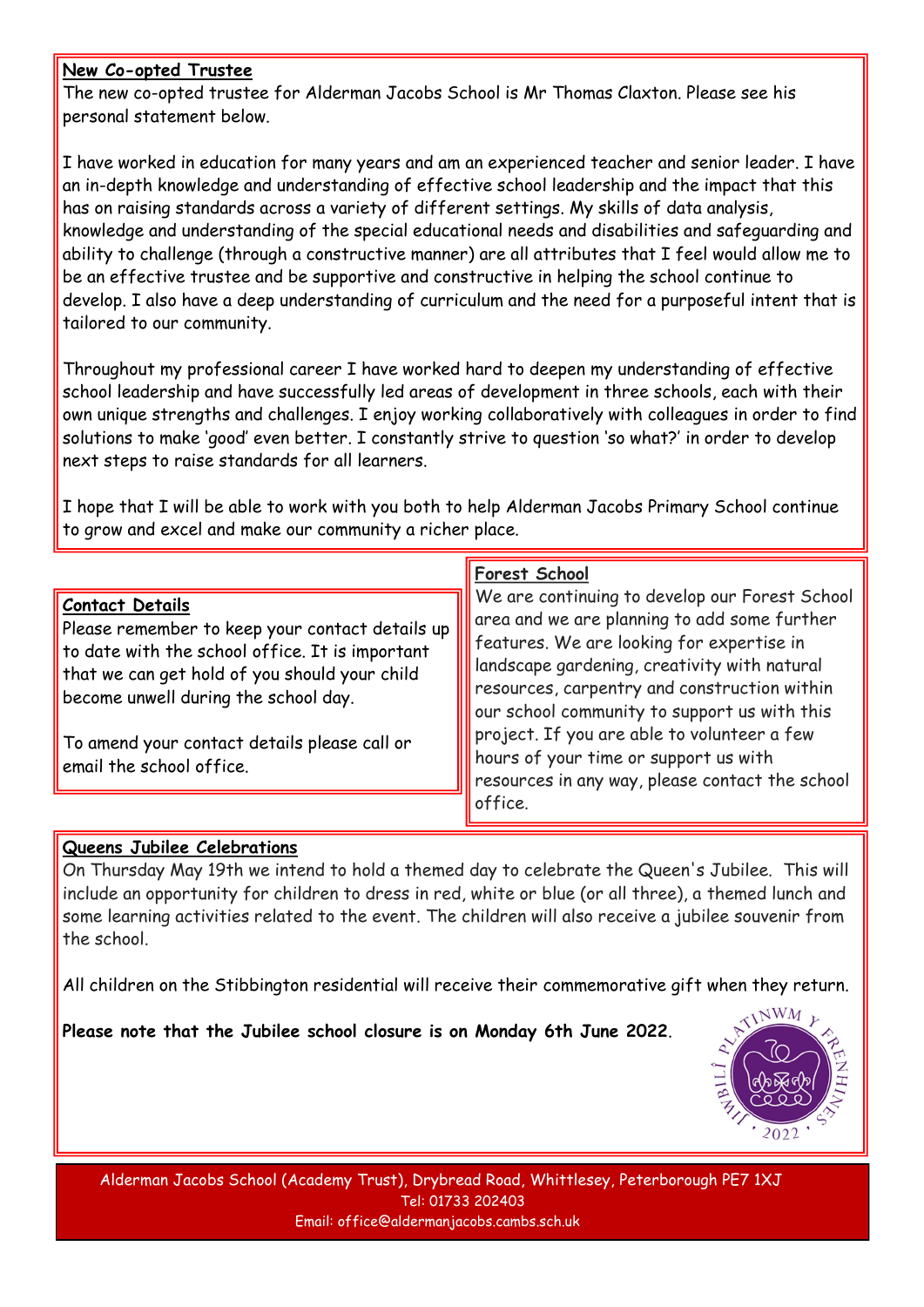#### **Year 2 trip to Woburn Safari Park**

Just before the Easter holidays, Year 2 went on a fantastic trip to Woburn Safari park! When we arrived at the park, we travelled on the road safari, where we got to see lots of different animals. We even saw some brown bears climbing trees and swinging in a hammock! One of our favourite parts was watching the monkeys climbing on the coaches! During our visit, we had an interactive lesson with one of the zoo keepers at Woburn. She talked to us about animal adaptions and helped us to add to our learning from our Science and Geography topics. After lunch we got to explore the foot safari, where we saw lots of other interesting animals including wallabies, penguins, meerkats and snakes! A big thank you to the parent helpers who came along for the day, everyone had a brilliant time!



#### **Sports Days**

After a disruptive two years, we would like to welcome parents to attend this year's sports days. They will be taking place on the following dates;

Wednesday 22nd June - 9.30am – 12pm - Years 4, 5 and 6

Wednesday 22nd June – 1.20pm – 3.00pm – Years 2 and 3

Thursday 23rd June – 9.30am – 11.30am – Early Years and Year 1

Friday 24th June – 9.30am – 11am - Pre School

On the day the children will need to come into school wearing their summer PE kit. They will then wear this for the whole day. We would also ask that children wear a top to match their house colour, if possible. The house names and colours are listed below.

House colours are:

| <b>Brownlee</b> | Red    |
|-----------------|--------|
| Simmonds        | Blue   |
| Peacock         | Green  |
| Whitlock        | Yellow |

Further details will be sent out informing you which house your child is in.

Email: office@aldermanjacobs.cambs.sch.uk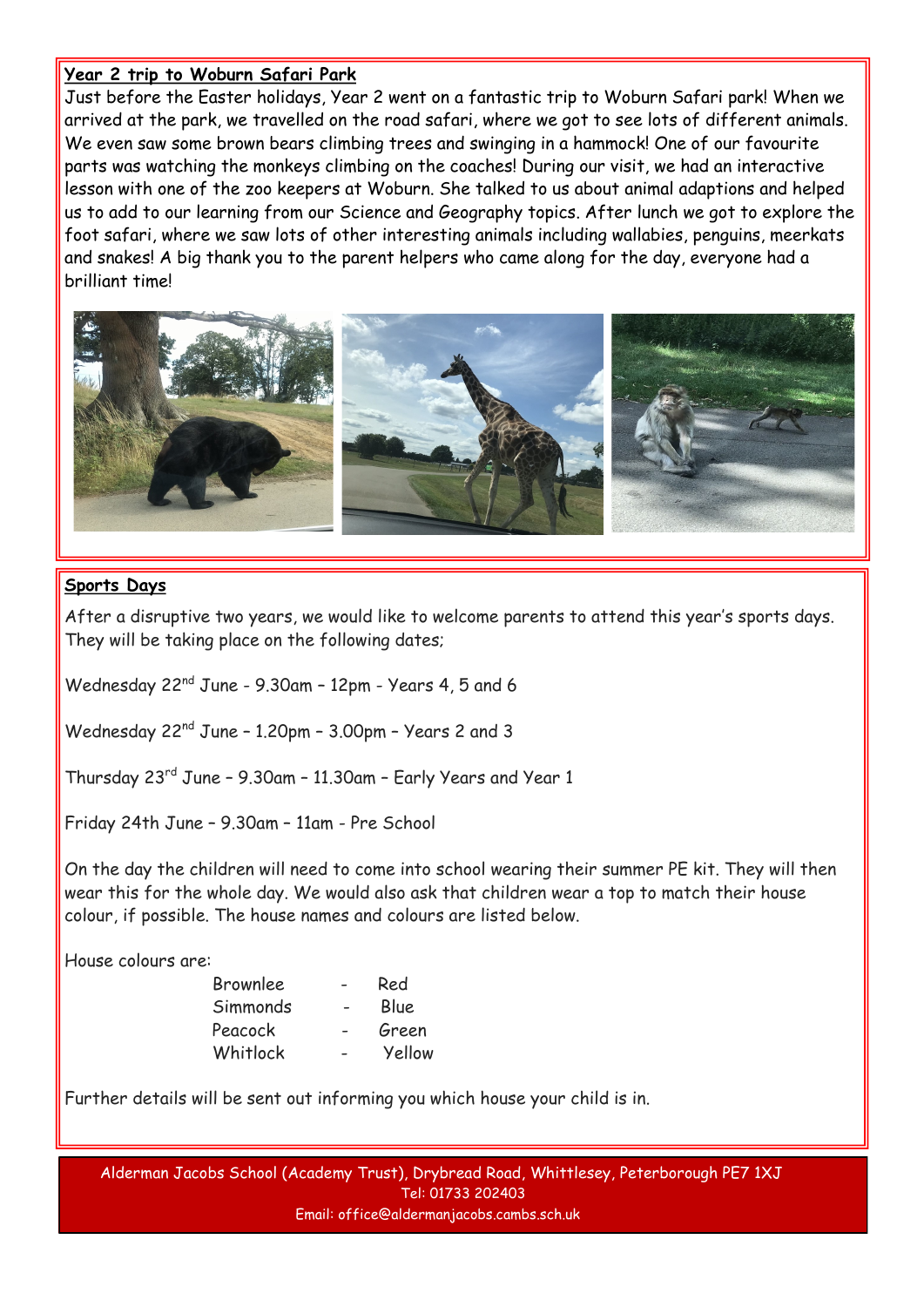#### **Visit from PJ Thory**

The Early Years classes had a very exciting visit from local haulage company PJ Thory. The children loved learning about and exploring the lorry, with help from Tony, Emma and Lexie. They asked lots of brilliant questions and enjoyed a new experience! Thank you to all at PJ Thory from Early Years at AJS.



#### **Hats on!**

Can we please remind parents to send their children into school with a suitable hat for protection and water to drink through out the day. We ask that sun cream is applied at home before school. Your child is more than welcome to bring their own sun cream into school if they are able to apply it themselves.

For preschool children who are attending all day, please give your child's key worker a clearly named bottle of suncream. Practitioners will then support children to apply this before the afternoon session when needed. We encourage the children to be as independent as possible with this but in Pre-School, we will help them to rub it in if needed.